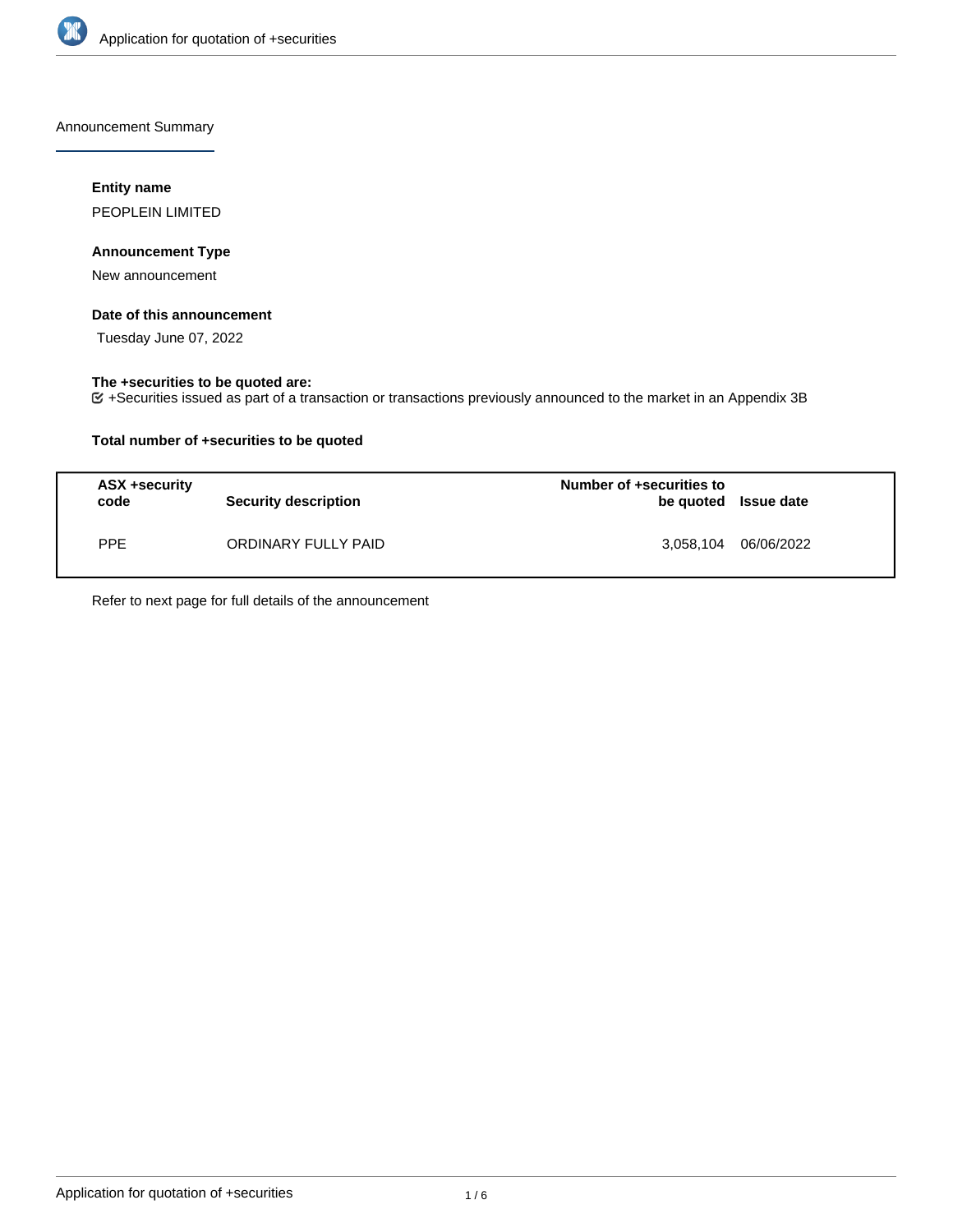

Part 1 - Entity and announcement details

# **1.1 Name of entity**

PEOPLEIN LIMITED

We (the entity named above) apply for +quotation of the following +securities and agree to the matters set out in Appendix 2A of the ASX Listing Rules.

**1.2 Registered number type** ACN

**Registration number** 615173076

**1.3 ASX issuer code** PPE

**1.4 The announcement is**

New announcement

#### **1.5 Date of this announcement**

7/6/2022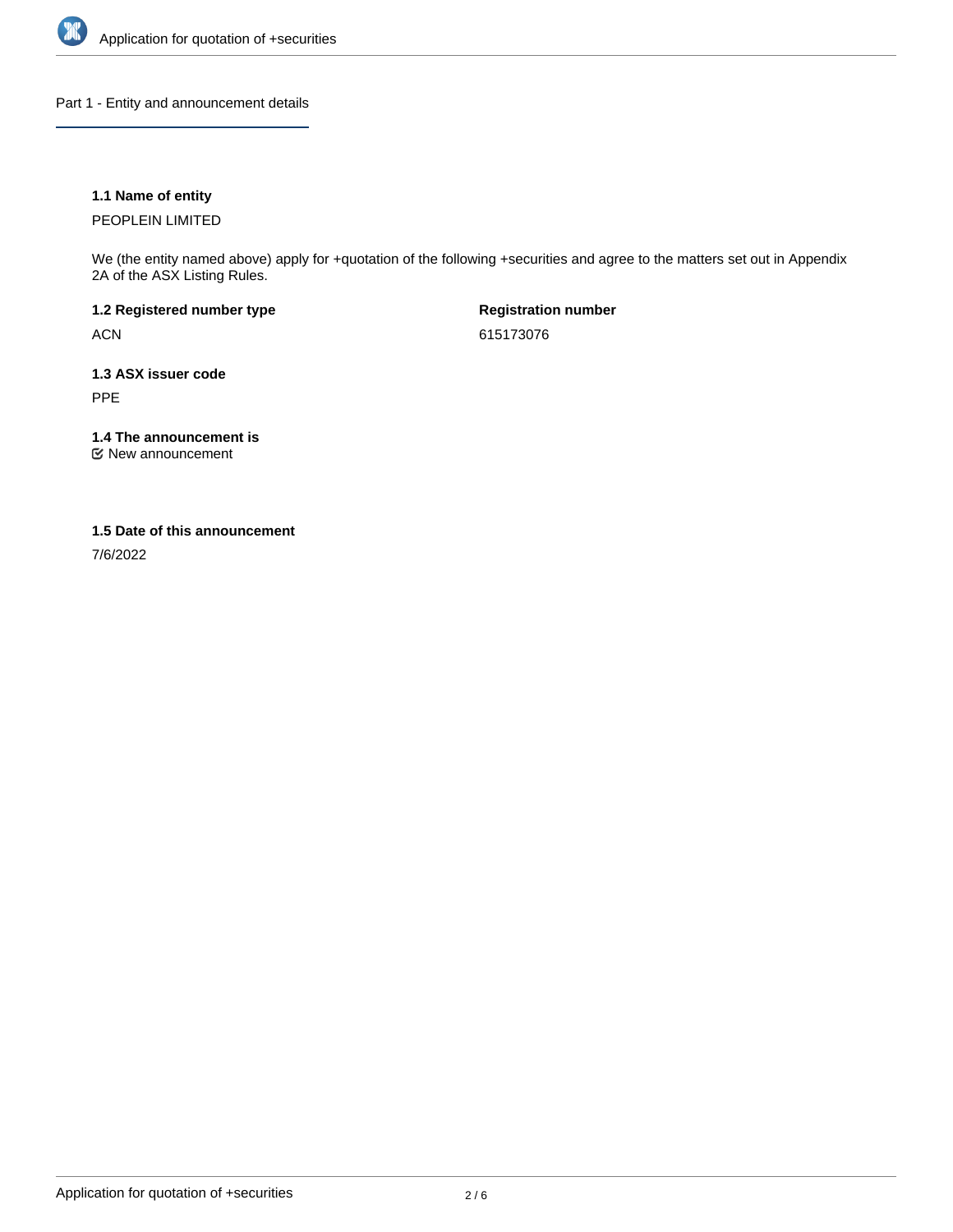

# Part 2 - Type of Issue

# **2.1 The +securities to be quoted are:**

+Securities issued as part of a transaction or transactions previously announced to the market in an Appendix 3B

#### **Previous Appendix 3B details:**

| <b>Announcement Date and</b><br>Time | <b>Announcement Title</b>                          | Selected Appendix 3B to submit quotation<br>reauest |  |
|--------------------------------------|----------------------------------------------------|-----------------------------------------------------|--|
| 03-Jun-2022 08:24                    | New - Proposed issue of securities -<br><b>PPF</b> | A placement or other type of issue                  |  |

**2.3a.2 Are there any further issues of +securities yet to take place to complete the transaction(s) referred to in the Appendix 3B?** No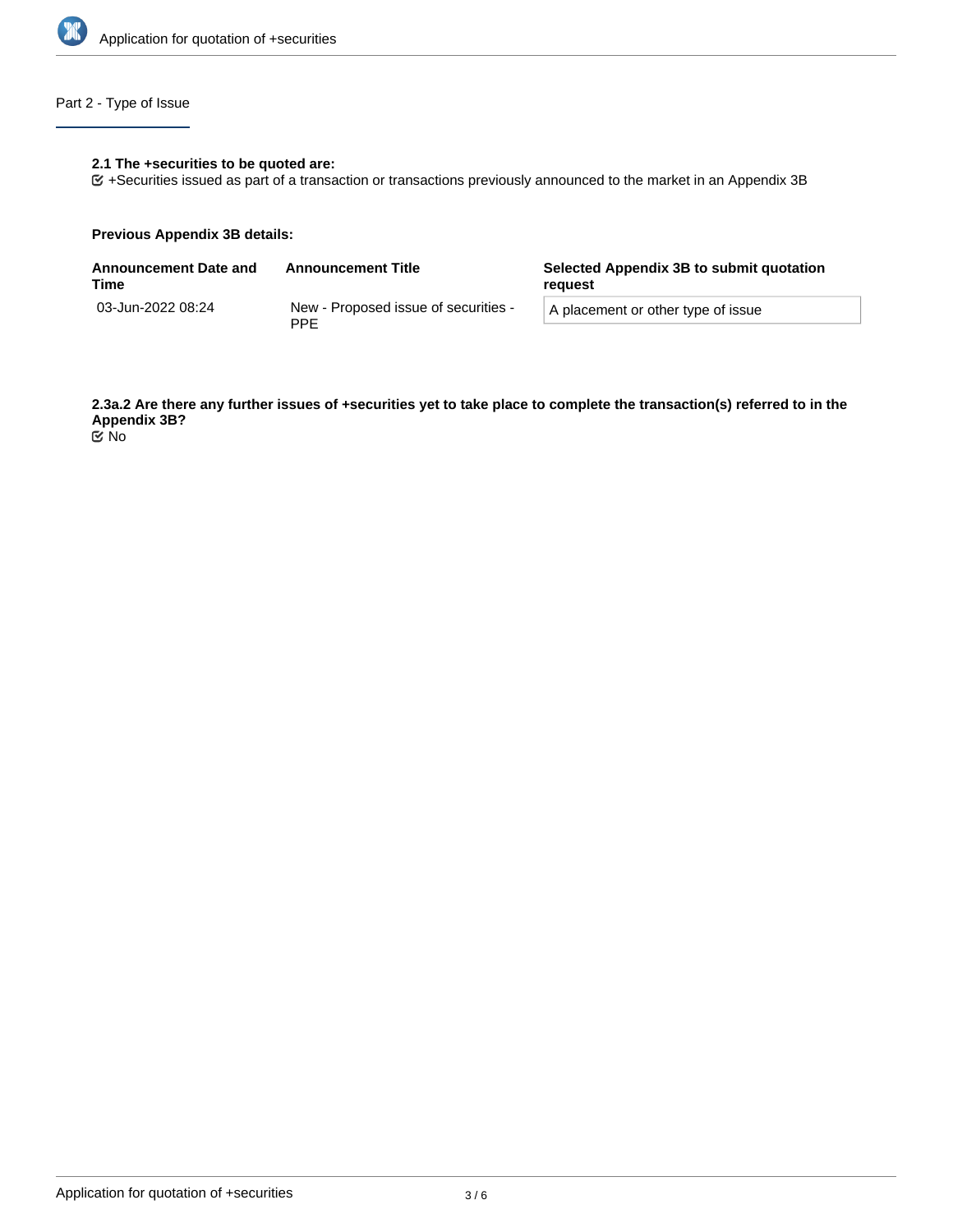

Part 3A - number and type of +securities to be quoted where issue has previously been notified to ASX in an Appendix 3B

#### Placement Details

**ASX +security code and description** PPE : ORDINARY FULLY PAID

**Issue date**

6/6/2022

Distribution Schedule

**Provide a distribution schedule for the new +securities according to the categories set out in the left hand column including the number of recipients and the total percentage of the new +securities held by the recipients in each category.**

| Number of +securities held | <b>Number of holders</b> | Total percentage of +securities held<br>For example, to enter a value of 50%<br>please input as 50.00 |
|----------------------------|--------------------------|-------------------------------------------------------------------------------------------------------|
| $1 - 1,000$                |                          | $\%$                                                                                                  |
| $1,001 - 5,000$            |                          | $\%$                                                                                                  |
| $5,001 - 10,000$           |                          | %                                                                                                     |
| 10,001 - 100,000           |                          | %                                                                                                     |
| 100,001 and over           |                          | $\%$                                                                                                  |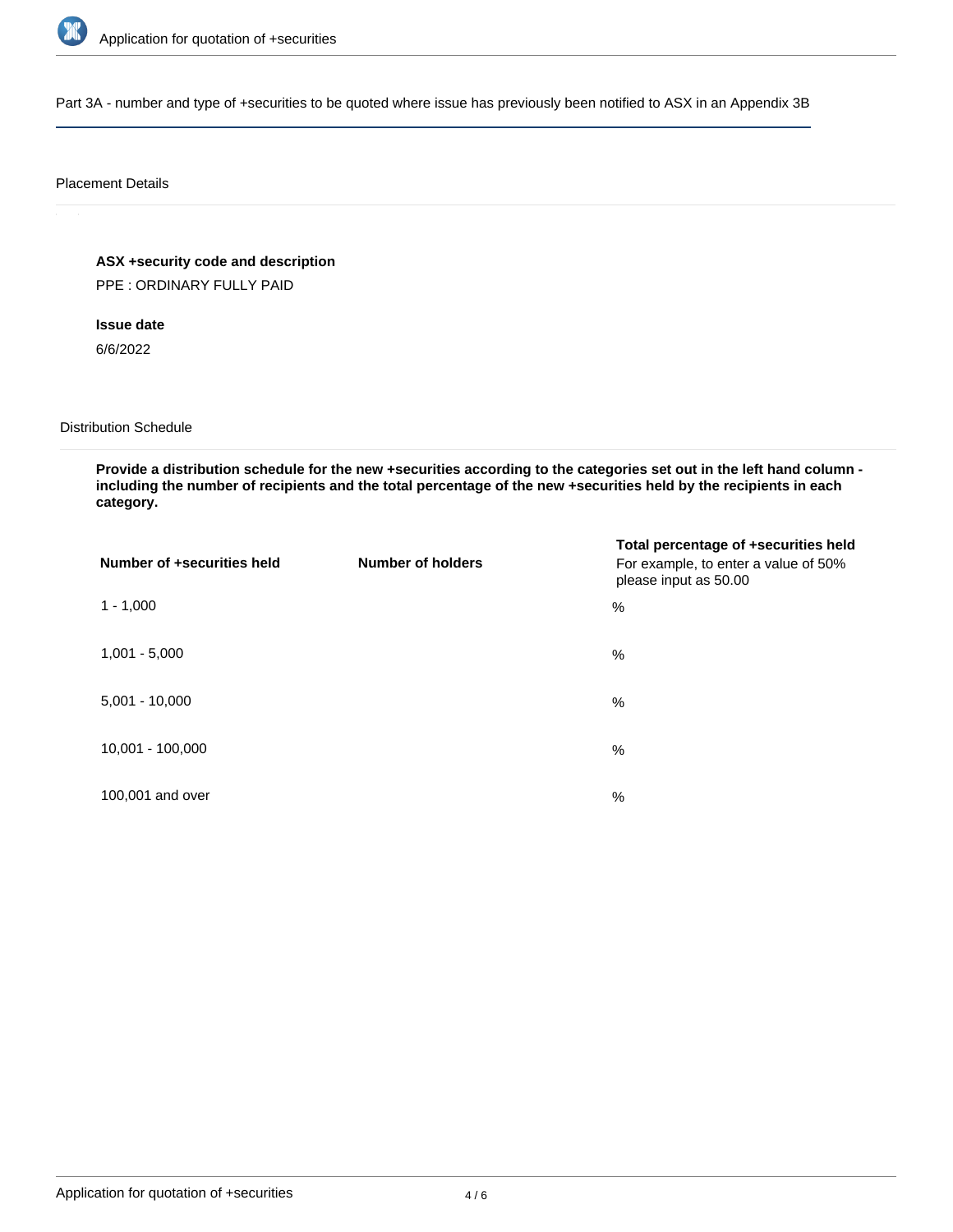

Issue details

# **Number of +securities to be quoted**

3,058,104

### **Are the +securities being issued for a cash consideration?**

No

# **Please describe the consideration being provided for the +securities**

Part consideration for the acquisition of FIP Group Holdings Pty Ltd.

# **Please provide an estimate (in AUD) of the value of the consideration being provided per +security for the +securities to be quoted**

3.270000

# **Any other information the entity wishes to provide about the +securities to be quoted**

Refer to the ASX announcement of 3 June 2022.